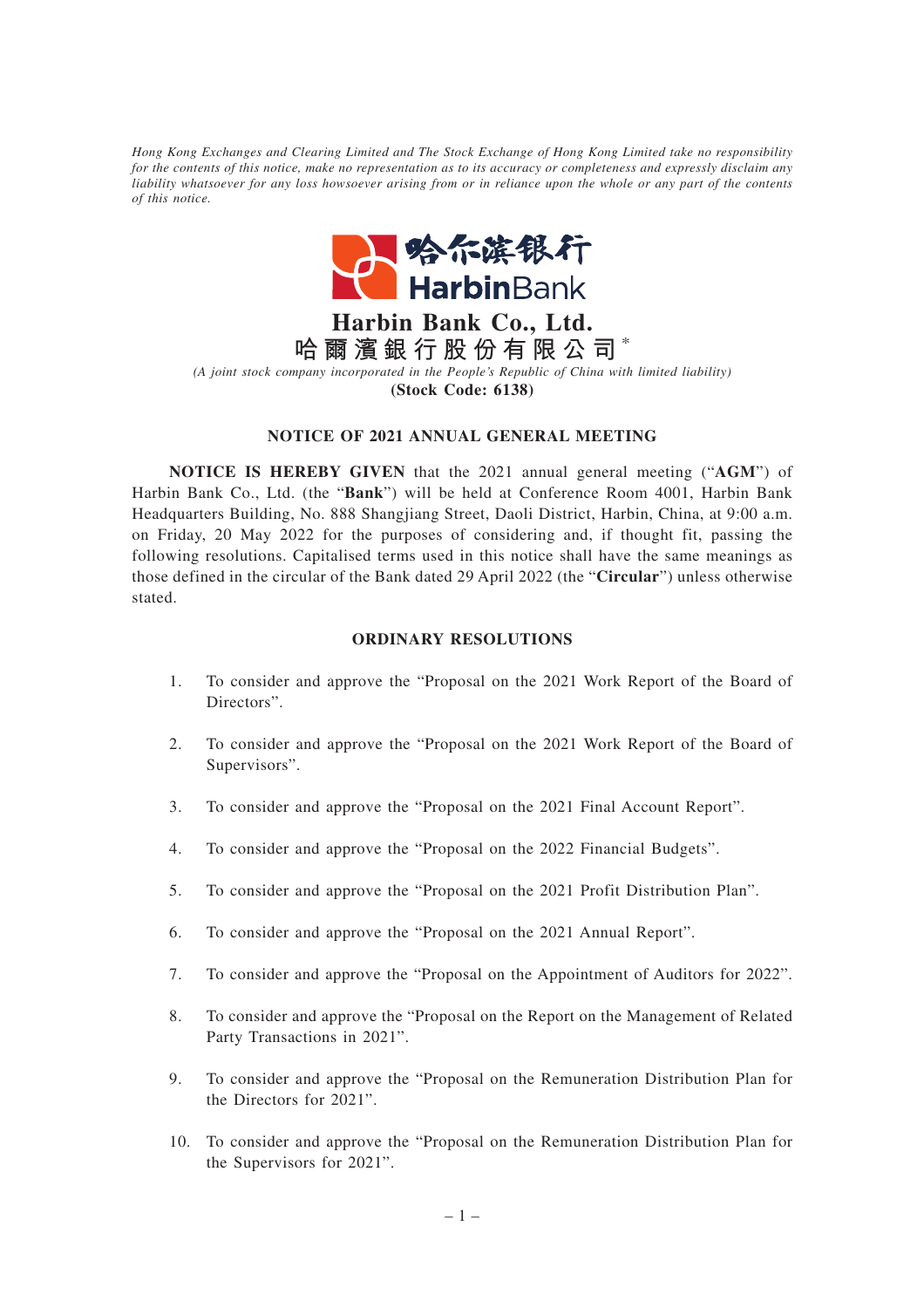- 11. To consider and approve the "Proposal on the Proposed Amendments to the Equity Management Measures".
- 12. To consider and approve the "Proposal on the Plan on Absorption and Merger of Bayan Rongxing Township Bank and Yanshou Rongxing Township Bank for Conversion into a Branch".

# **SPECIAL RESOLUTION**

- 13. To consider and approve the "Proposal on the Proposed Amendments to the Articles of Association".
- 14. To consider and approve the "Proposal on the Proposed Amendments to the Rules of Procedure for the Shareholders' General Meeting".
- 15. To consider and approve the "Proposal on the Proposed Amendments to the Rules of Procedure for the Board of Directors".
- 16. To consider and approve the "Proposal on the Proposed Amendments to the Rules of Procedure for the Board of Supervisors".

By order of the Board of Directors **Harbin Bank Co., Ltd. Deng Xinquan** *Chairman*

# Harbin, China, 29 April 2022

\* *Harbin Bank Co., Ltd. is not an authorised institution within the meaning of the Banking Ordinance (Chapter 155 of Laws of Hong Kong), not subject to the supervision of the Hong Kong Monetary Authority, and not authorised to carry on banking/deposit-taking business in Hong Kong.*

### *Notes:*

1. Additional information on the 2021 Work Report of the Board of Directors, the 2021 Work Report of the Board of Supervisors, the 2021 Final Account Report, the Report on the Management of Related Party Transactions in 2021, the Proposed Amendments to the Equity Management Measures, the Proposed Amendments to the Articles of Association, the Proposed Amendments to the Rules of Procedure for the Shareholders' General Meeting, the Proposed Amendments to the Rules of Procedure for the Board of Directors and the Proposed Amendments to the Rules of Procedure for the Board of Supervisors referred to in Resolutions No. 1, 2, 3, 8, 11, 13, 14, 15 and 16 are set out in Annex A, Annex B, Annex C, Annex D, Annex E, Annex F, Annex G, Annex H and Annex I to the Circular, respectively. Details of the other resolutions are set out in Appendix I of the Circular.

### **2. Closure of register of members**

In order to determine the shareholders who are entitled to attend and vote at the AGM, the H share register of members of the Bank will be closed from Monday, 16 May 2022 to Friday, 20 May 2022 (both days inclusive), during which period no share transfer will be registered. Any Shareholders whose name appear on the H share register of members and domestic share register of members of the Bank on Monday, 16 May 2022 will be entitled to attend and vote at the AGM. The H Shareholders who intend to attend and vote at the AGM